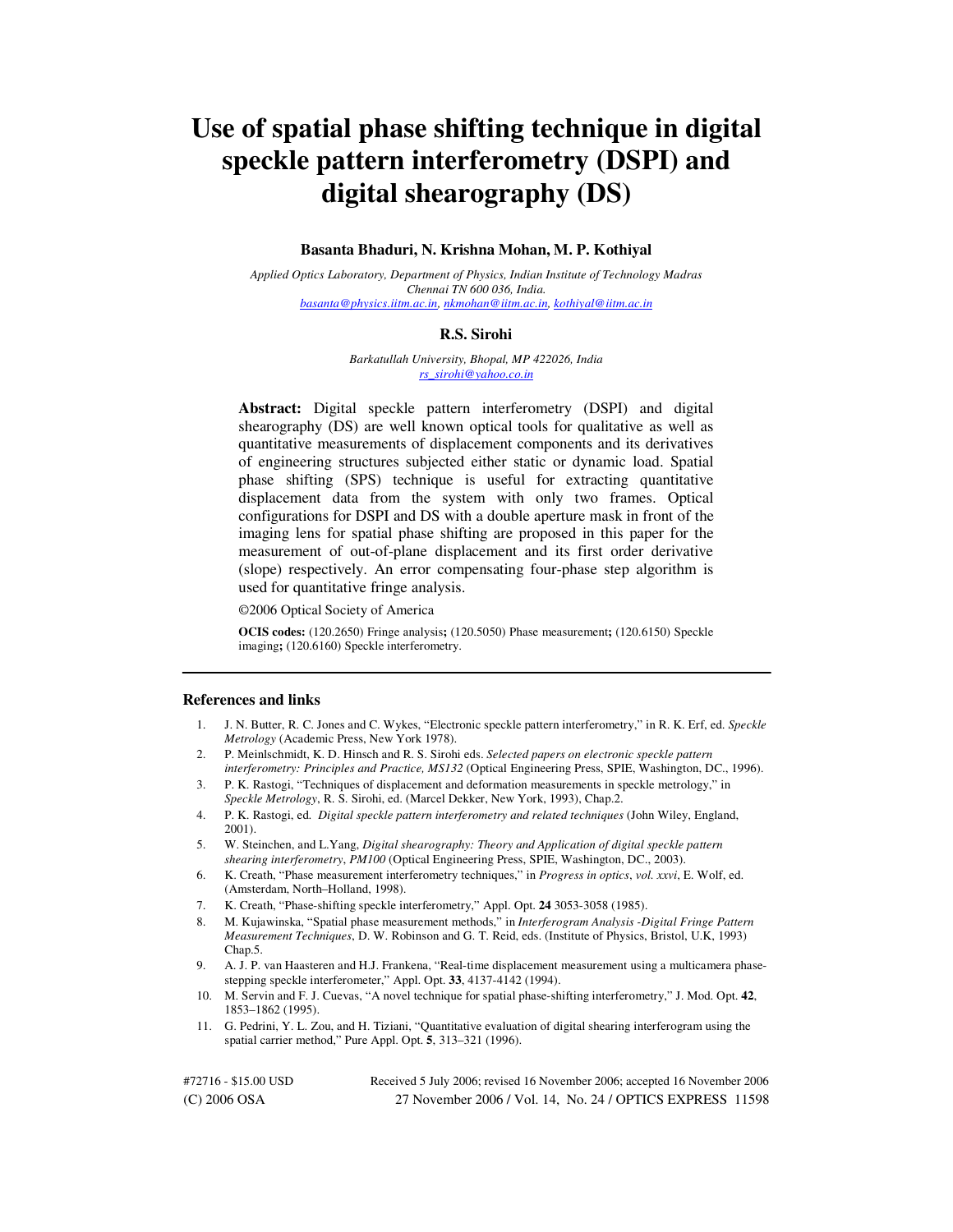- 12. R. S. Sirohi, J. Burke, H. Helmers and K. D. Hinsch, "Spatial phase shifting for pure in-plane displacement and displacement-derivative measurements in electronic speckle pattern interferometry (ESPI)," Appl. Opt. **36**, 5787- 5791 (1997).
- 13. J. Burke, "Application and optimization of the spatial phase shifting technique in digital speckle interferometry," PhD dissertation, Carl von Ossietzky University, Oldenburg, Germany (2000). http://www.physik.uni-oldenburg.de/holo/443.html
- 14. J. A. Leendertz, "Interferometric displacement measurement on scattering surfaces utilizing speckle effect," J. Phys. E: Sci. Instrum. **3**, 214-218 (1970).
- 15. R. K. Mohanty, C. Joenathan and R. S. Sirohi, "Speckle interferometric methods of measuring small out-ofplane displacements," Opt. Lett. **9**, 475-477 (1984).
- 16. R. S. Sirohi and N. Krishna Mohan, "An in-plane insensitive multiaperture speckle shear interferometer for slope measurement," Opt. Laser Technol. **29**, 415-417 (1997).
- 17. J. Schwider, O. Falkenstörfer, H. Schreiber, A. Zöller and N. Streibl, "New compensating four-phase algorithm for phase-shift interferometry," Opt. Eng. **32**, 1883-1885 (1993).
- 18. J. Huntley, "Random phase measurement errors in digital speckle interferometry," Opt. Lasers Eng. **26**, 131- 150 (1997).
- 19. D. C. Ghiglia, and L. A. Romero, "Robust two-dimensional weighted and un-weighted phase unwrapping that uses fast transforms and iterative methods," J. Opt. Soc. Am. A **11**, 107-117 (1994).

# **1. Introduction**

Digital speckle pattern interferometry (DSPI) and digital shearography are two powerful noncontact, whole-field optical techniques for the measurement of displacement and its derivatives under various loads [1-5]. Both the techniques use phase shifting method for extracting quantitative displacement data from the system with the removal of phase ambiguity and increased accuracy of measurement [6]. Temporal phase shifting (TPS) is widespread method in DSPI and DS, in which the phase-shifted data are acquired in a temporal sequence of camera frames [4,5,7]. But this method is susceptible to external disturbances like vibration, temperature fluctuation, or rapid motion of the test object itself. Spatial phase shifting (SPS) technique is a simple way to eliminate the external disturbances [8-13]. In this method images are recorded either simultaneously by several CCD cameras with an appropriate static phase shift between each of the images or by a single CCD target with the introduction of spatial carrier fringes whose spacing should correspond to the distance that covers at least three pixels of the CCD. The former method is not cost effective, as it requires expensive CCD cameras (at least 3), as well as it requires precise alignment of the cameras (to fraction-of-a-pixel accuracy) [12]. The later method is convenient and attractive to implement SPS technique for speckle and speckle shear fringe analysis [8].

In this paper we present two arrangements for DSPI and DS that employ a double aperture mask in front of an imaging lens for spatial phase shifting for out-of-plane displacement and slope measurements. It is well known that the double aperture arrangements are intrinsically sensitive to in-plane displacement [3]. The optical configurations proposed here for implementation of spatial phase shifting are insensitive to in-plane displacement components of a deformation vector. The diameter of the apertures and their separation are designed in such a way that it produces a carrier fringe pattern as to provide phase shift of  $90^0$ /column of the CCD pixels as it has some additional advantages over  $120^0$ /column [13]. As explained in Sec. 4, this results in a minimum speckle size of 5 pixels. The first arrangement described is for the measurement of out-of-plane displacement. The object and reference waves enter through two separate apertures and are combined coherently at the image plane [14-15]. The reference wave is made diffuse by a ground glass placed in front of the appropriate aperture. The interference pattern between the object and reference waves, contains spatial carrier fringes in each speckle. The second arrangement is for the first order displacement derivative (slope) measurement, for which an in-plane insensitive double aperture [16] digital shearography arrangement is used. Waves from the object are sheared as they enter the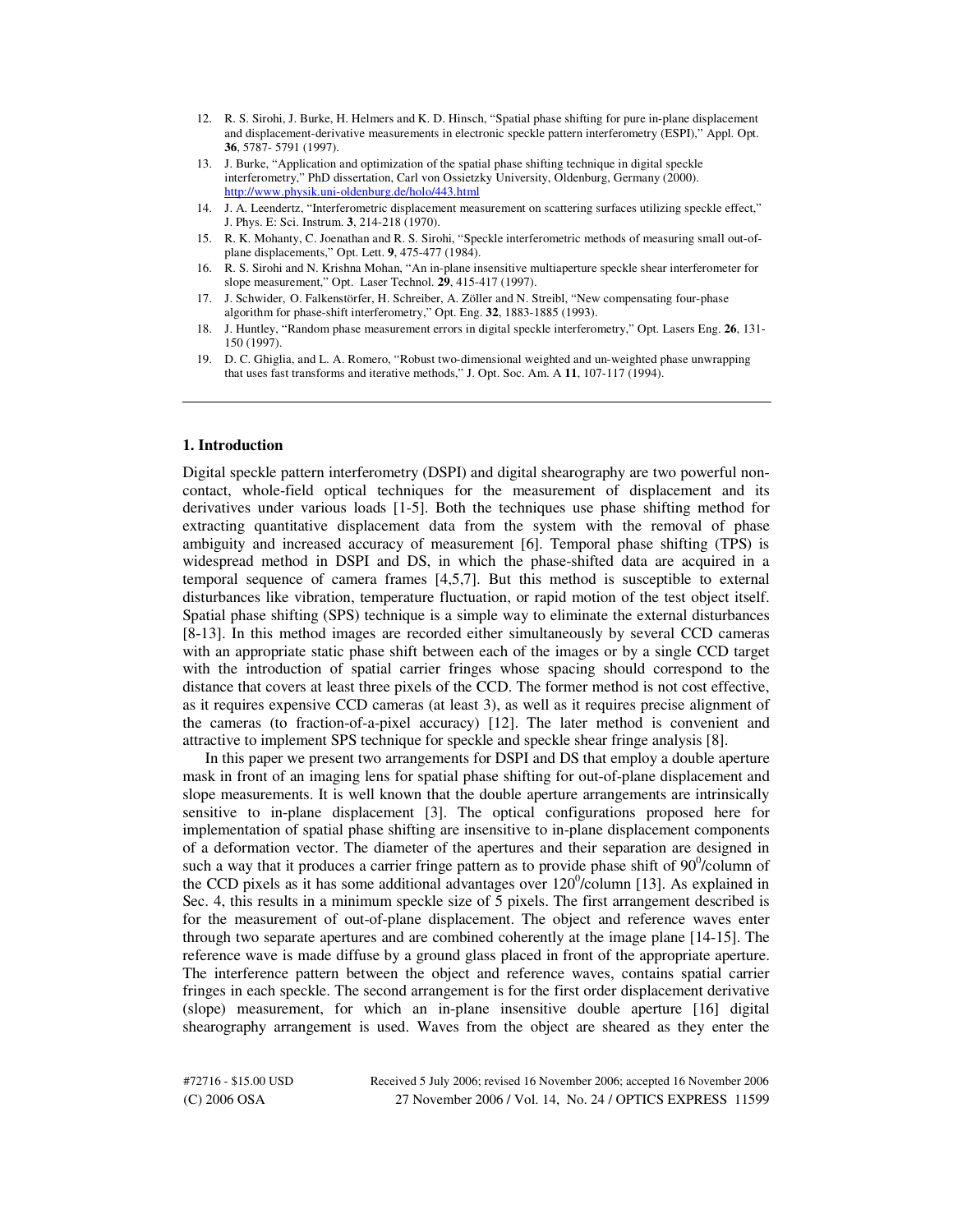apertures and the interference pattern between the sheared images produces a spatial carrier fringes with in the speckle that is recorded by the CCD camera.

Conventional way to calculate phase change due to object displacement is the "difference of phases" method [4,7], where speckle phases are calculated before and after object displacement using the spatially phase shifted frames. Extraction of the phase shifted correlation speckle fringe patterns is possible from the stored spatially phase shifted frames. Phase change due to displacement of the object can be also analyzed from these fringes by using the "phase of difference" method [4]. Since the former method is superior to later method [4] for static speckle fringe analysis, we followed the analysis using the difference of phases method. Error compensating four-phase algorithm is used for phase calculation that has the advantage that linear reference phase error is eliminated [17]. Speckle noise is reduced by individually filtering the numerator and the denominator of the arctangent function used for phase calculation using phase filter before recombining them [5]. Experimental results are presented for a centrally loaded diaphragm with its edge rigidly clamped for both out-of-plane displacement and slope measurement.

#### **2. Out-of-plane displacement measurement:**

Figure 1 shows the schematic of the optical arrangement for out-of-plane displacement measurement. The arrangement essentially contains a double aperture mask (A) for spatial phase shifting. The diffuse object is illuminated by a laser beam from a He-Ne laser (20 mW) after collimation. A reference mirror (RM) is placed very near to the object so that the laser beam is also incident on the reference mirror. The scattered object wave enters through one of the apertures with the help of mirror  $(M<sub>1</sub>)$  and the front surfaces coated right angle prism (P). Similarly the reflected smooth wave from the reference mirror is incident on a ground glass plate via mirror  $(M<sub>2</sub>)$  and the front surfaces coated right angle prism (P). The ground glass is attached to one of the apertures so that the scattered light from it will act as reference wave [15]. The double aperture mask is placed very near to an imaging lens (L). Both the waves enter the apertures independently and they combine coherently at the CCD plane (image plane).



Fig. 1. Schematic of an out-of-plane sensitive digital speckle pattern interferometry arrangement: O, Object; RM, Reference mirror; BS, Beam splitter; M, Mirrors; P, Front surfaces coated right angle prism; A, double-aperture mask; GG, Ground glass; L, Imaging Lens.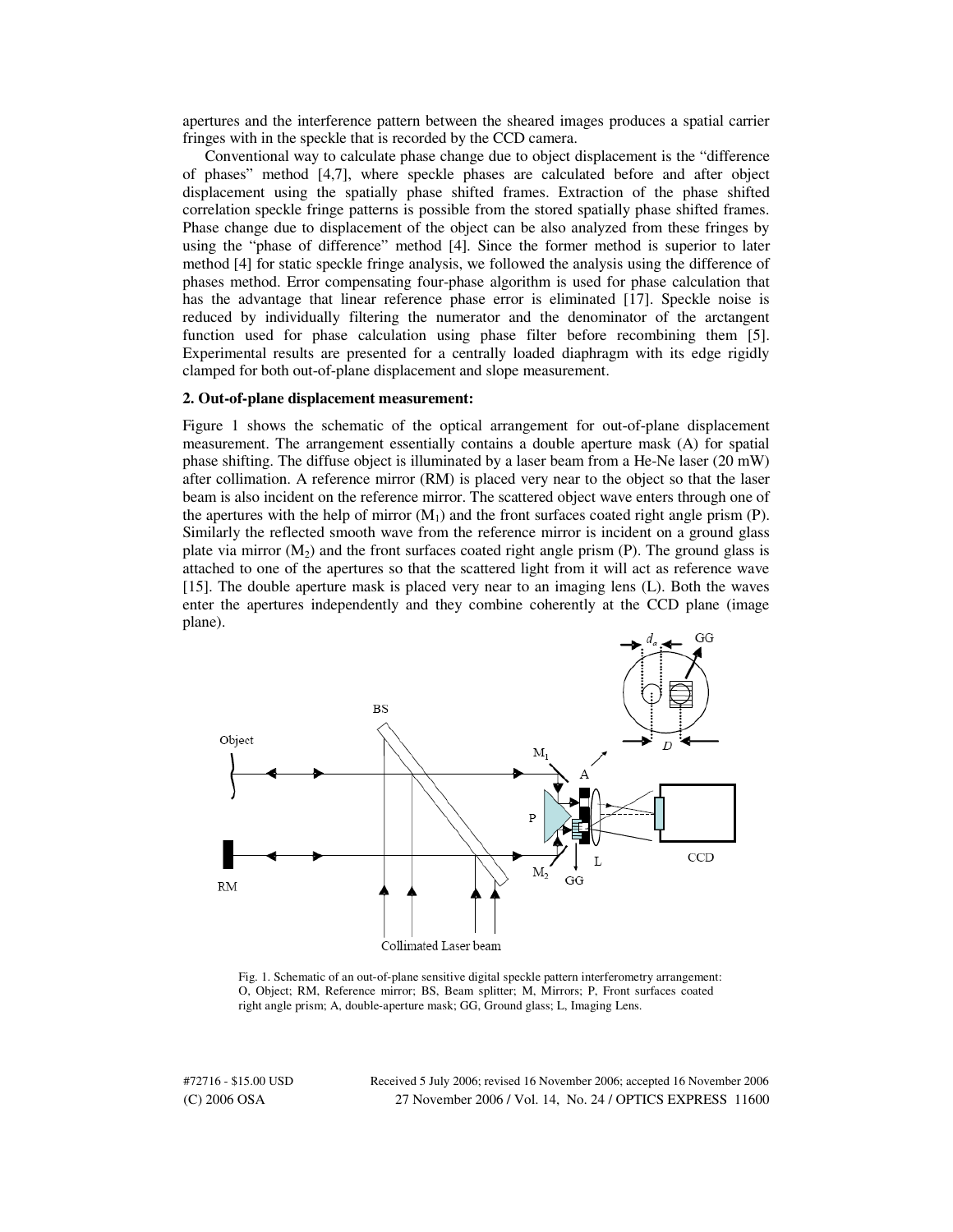The phase change due to object displacement for normal illumination and observation can be directly related to out-of-plane displacement (*w*) as [3, 15]

$$
\Delta \phi(x, y) = \frac{4\pi}{\lambda} w(x, y)
$$
 (1)

#### **3. Slope measurement:**

Figure 2 shows the schematic arrangement for slope measurement. The diffuse object is illuminated by a collimated laser beam. The scattered wave from the object is divided into two waves at the beam splitter  $BS_2$ . Both the apertures in A, in front of an imaging lens, receive the scattered wave independently via the set of mirrors  $(M_1-M_3)$  and  $(M_4, M_5)$ , and the front surfaces coated right angle prism (P) respectively. Both the waves with identical path length combine coherently at the image plane of the imaging system. One of the mirrors is adjusted for shear  $(\Delta x)$  along the x-direction.



Collimated Laser beam

Fig. 2. Schematic of an in-plane insensitive digital shearography arrangement: O, Diffusely reflecting surface; BS<sub>1</sub>, Beam splitter; BS<sub>2</sub>, Cube beam splitter;  $M_1-M_5$ , Mirrors; P, Front surfaces coated right angle prism; A, Two-aperture mask; L, Lens.

The phase change due to object displacement,  $\Delta\phi(x, y)$ , can be expressed as [4-5, 16]

$$
\Delta \phi = \frac{4\pi}{\lambda} \frac{\partial w}{\partial x} \Delta x \tag{2}
$$

The phase difference Δφ provides the partial *x*-derivative of the out-of-plane displacement component, i.e. slope only. It may be noticed from the optical geometry that in the absence of the shear between the two object beams, this configuration is insensitive to object deformation, because the scattered beams entering through the apertures undergo identical phase changes and hence the net phase change,  $\Delta\phi$  is zero.

## **4. Spatial phase shifting (SPS) and phase calculation:**

The fields passing through the apertures interfere at the image plane and thus produce a spatial carrier fringe pattern within the speckles. It is customary to assume the fields to be emanating from the centers of the apertures. Let the phases of the waves passing through the apertures have a spherical part plus a speckled part. The phase difference  $(\Delta \varphi)$  between the two spherical parts of the wavefronts at the image plane  $(x, y)$  is given by [12]

$$
\Delta \varphi = \frac{2\pi}{\lambda} \frac{D}{V} x \tag{3}
$$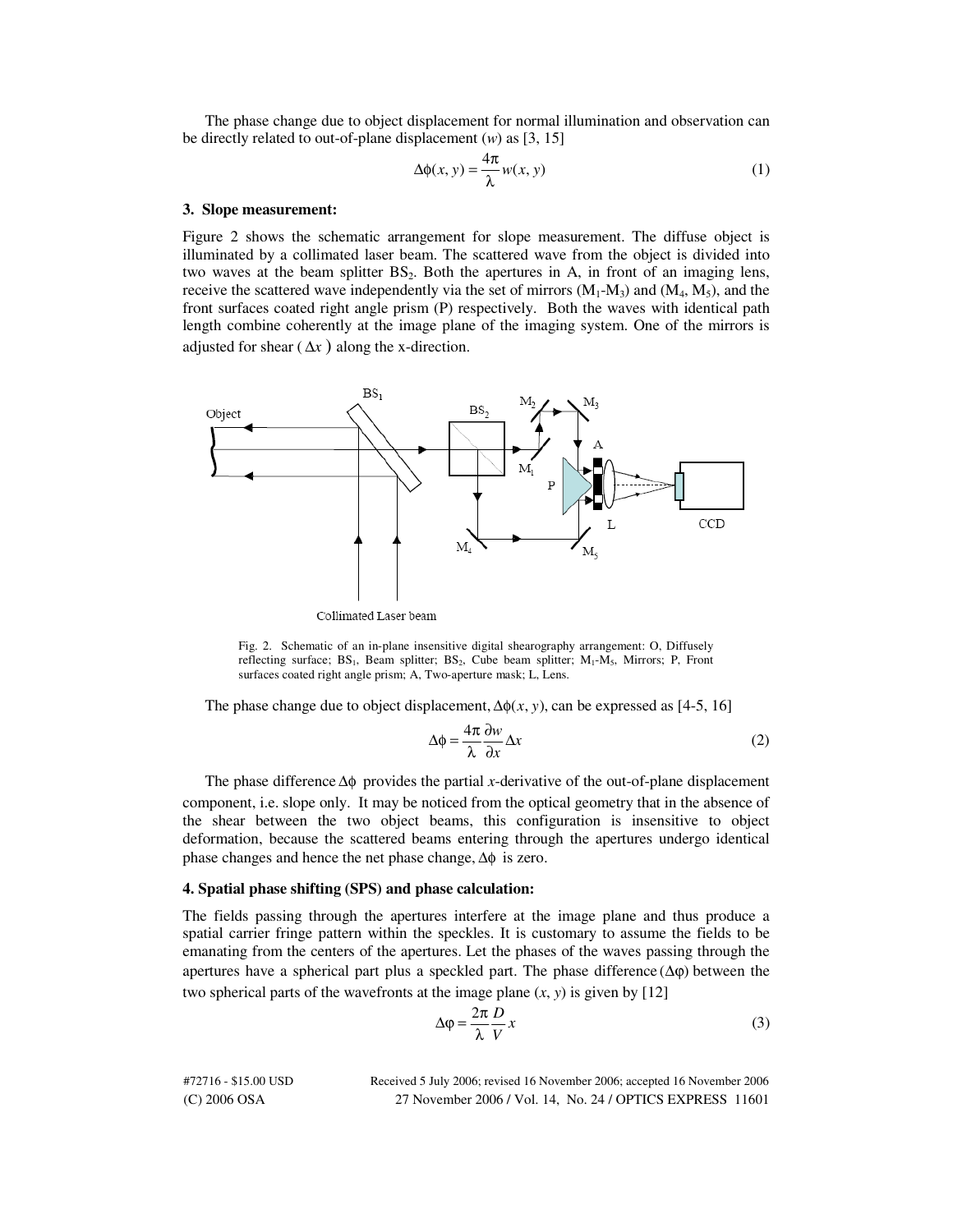where *D* is the aperture separation and *V* is the image distance from the lens. Therefore the image field is modulated by a fringe pattern with a constant spacing of  $\sim \lambda V/D$ . Each speckle thus carries the fringe pattern. The average size of the speckle  $(d_s)$  is given by  $d_s = 1.22 \lambda V / d_a$ , where  $d_a$  is the aperture diameter. Since the aperture sizes  $d_a$  can be no larger than the separation of their centers, *D*, we have [12,13]

$$
d_a \le D \qquad i.e. \qquad \frac{d_s}{1.22} = \frac{\lambda V}{d_a} \ge \frac{\lambda V}{D} = \frac{2\pi}{\omega_0} \tag{4}
$$

where  $\omega_0$  is the spatial angular frequency of the carrier fringe (in radians per pixel). Hence, if we adjust  $\omega_0 = \pi/2$ , the smallest speckle size we can get is  $d_s \approx 5 d_p$ , where  $d_p$  is the pixel size. The fringe width is thus equal to the width of four pixels  $(4d<sub>p</sub>)$  of the CCD sensor for the 90<sup>0</sup> phase-shift per column. The intensity distribution  $I_n(x_k, y)$  at a pixel in the *k*th column of the CCD along the *x-*direction is given by

$$
I_n(x_{k+n}, y) = I_b(x_{k+n}, y) + \gamma(x_{k+n}, y) \cos[\phi(x_{k+n}, y) + \omega_0(k+n))]
$$
(5)

where *n*, the number of phase sample and  $n \in \{-1, 0, 1, 2\}$  and  $1 \le k \le M$ , *I<sub>n</sub>*, intensity of the spatially phase shifted frame,  $I_b$ , bias intensity (due to superposition of two wave-fronts),  $\gamma$ , intensity modulation,  $φ$ , speckle phase.

To find the phase at a pixel in a particular column of the image, some neighbouring pixels are needed to provide the phase-shifted interference data. The above equation then imposes the restriction that  $\phi(x_k, y)$  should be uniform over the speckle dimension, and the same applies to  $I_b(x_k, y)$  and  $\gamma(x_k, y)$ ; that is, spatial fluctuations of these quantities should be as small as possible.

The phase  $\phi(x_k, y)$  can be calculated by using error compensating four-phase algorithm given by [17]

$$
\phi(x_k, y) + \omega_0 k = \tan^{-1} \left( \frac{(I_1 + I_2 + I_4) - 3I_3}{3I_2 - (I_1 + I_3 + I_4)} \right) = \tan^{-1} \left( \frac{N_s}{D_s} \right)
$$
(6)

where  $N_s$  and  $D_s$  are the numerator and denominator of the arctangent function and  $s$ represents the state of the object i.e. either before or after object displacement.

As a result of the object displacement, the initial phase,  $\phi_i(x, y)$ , changes to  $\phi_f(x, y) = \phi_i(x, y) + \Delta \phi(x, y)$ , where is  $\Delta \phi(x, y)$  the phase change due to object displacement. This phase change can be calculated either by phase-of-difference method or by difference-of-phases method [4]. The former method involves generation of correlation fringes. One can obtain correlation fringes from SPS interferograms obtained in Eq. (5), according to the relation given by [13]

$$
I_{n,c}(x, y) = \left| I_f(x_{k+n}, y_l) - I_i(x_k, y_l) \right| \tag{7}
$$

where the subscript *c* denotes correlation fringes and  $n \in \{-1, 0, 1, 2\}$ .

The phase difference,  $\Delta \phi(x, y)$  can be obtained with these phase shifted speckle correlation fringes. But the lateral image shift of course causes lower speckle correlation between  $I_j(x_{k+n},y)$  and  $I_i(x_k,y)$  than between  $I_j(x_k,y)$  and  $I_i(x_k,y)$ , resulting in non-constant fringe contrast within the set of the  $I_{n,c}(x_k, y)$ , and consequently, unnecessary errors in the phase calculation. Therefore, correlation fringes from SPS are even less suitable for the phase of differences method than are those from temporal phase shifting (TPS) [13]. In the difference of phases method, the phase difference  $\Delta\phi(x, y)$  can be obtained by subtracting the evaluated phase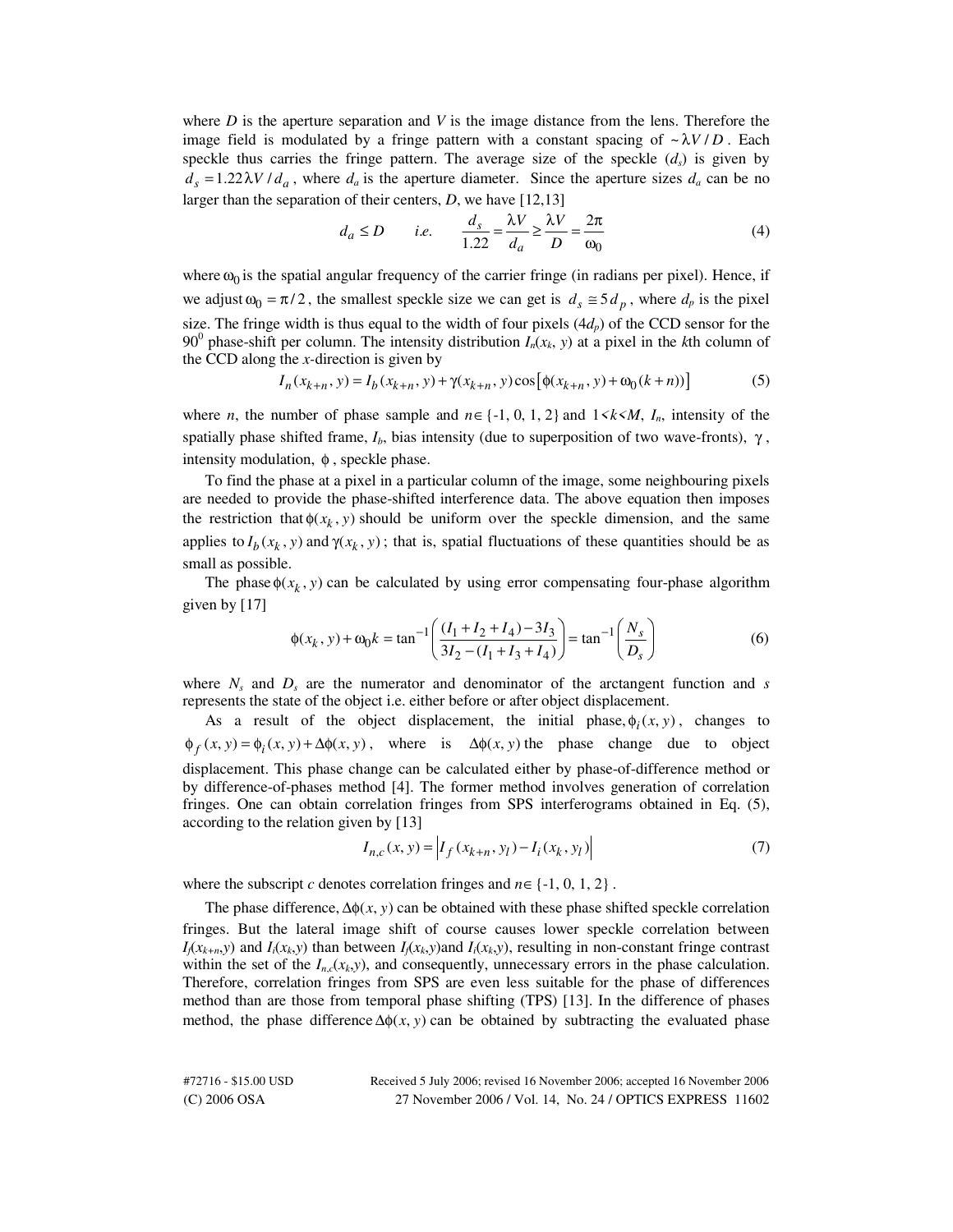maps before and after object displacement and thus the speckle phase noise  $(\phi_i)$  will be eliminate  $[4,7]$ . The phase map can be obtained by  $[18]$ 

$$
\Delta \phi(x, y) = \tan^{-1} \left( \frac{N_f D_i - N_i D_f}{N_f N_i + D_f D_i} \right) = \tan^{-1} \left( \frac{N}{D} \right)
$$
 (8)

The resulting phase map obtained in this method is still noisy, thus filtering is necessary in order to improve it. For the present case, we have twice filtered individually the numerator  $(N)$  and the denominator  $(D)$  of the arctangent function using  $3\times 3$  windowed phase filtering [5]. The filtered numerator and the denominator are then used in Eq. (8) to get filtered phase map. The filtered phase distribution,  $\Delta \phi(x, y)$  is the wrapped or modulo-  $2\pi$  phase map, which range from  $-\pi$  to  $\pi$ . Unwrapping is the procedure, which removes these  $2\pi$  phase jumps (discontinuities) and the result is converted into desired continuous phase function [19].

## **5. Results and Discussion**

The double aperture mask used for spatial phase shifting has two circular holes of diameter 3mm and they are separated along x-direction by an amount 3.25mm. The separation between the apertures is a critical parameter as it determines the phase shift per column of the CCD sensor. For the present case phase shift per column is  $90^{\overline{0}}$ . We have used a Jai CV-A1 CCD camera, with matrix  $1384x1035$  and  $4.65 \mu m$  pixel size. It has been investigated in ref. [13] that  $90^0$ /column is more appropriate choice as it yields better performance over whole range of fringe densities. Also it can tolerate large phase mis-calibration. Further, the error compensating four-phase algorithm technique that uses  $90^{\circ}$  phase steps, reduces the linear reference phase errors [18]. The double aperture is placed in front of an imaging lens of focal length 89mm. We have chosen the lens in order to image full object on to the CCD sensor. The object is a centrally loaded diaphragm with its edge rigidly clamped and having diameter of 60mm, coated with white matt paint. A right-angle prism with its faces coated for high reflectivity is carefully aligned with respect to the aperture mask.

For out-of–plane displacement measurement, a small ground glass is attached to one of the aperture so that the smooth reflected light from the reference mirror will scatter through the ground glass. This will act as reference wave and in the image plane interfere with the object wave, thus form spatial carrier fringe. Figure 3 shows such an interference patterns after magnification, revealing the carrier fringe inside the speckle. The reference mirror is placed very near to the object so that collimated laser beam illuminates both the object and the reference mirror at normal incidence. The normal illumination and observation arrangement has the advantage of forming near common path for both object and reference waves. Precise alignment of the mirrors, the front surfaces coated right angle prism and also the CCD is essential for proper superposition of the waves onto the CCD plane. Software based on LabVIEW is developed in order to record the images before and after object displacement. The software also displays the real time subtraction of the images, thus the correlation speckle fringe can be controlled during loading. Figure 4 shows first two spatially phase shifted correlation fringe patterns obtained using Eq. (7), namely -90 $^{\circ}$  and  $0^{\circ}$ . As mentioned in Sec. 4, the contrast of the correlation fringes is non-constant and hence not suitable for phase calculation [13]. Therefore the analysis is carried out by the difference of phases method as represented by Eq. (8).

Figure 5(a) shows the raw phase map corresponding to the out-of-plane displacement obtained by phase of difference method. In order to reduce noise, the numerator and denominator of the arctangent function as given in Eq. (8) are twice filtered individually using  $3 \times 3$  windowed phase filtering [5]. Figure 5(b) shows the noise improved phase map.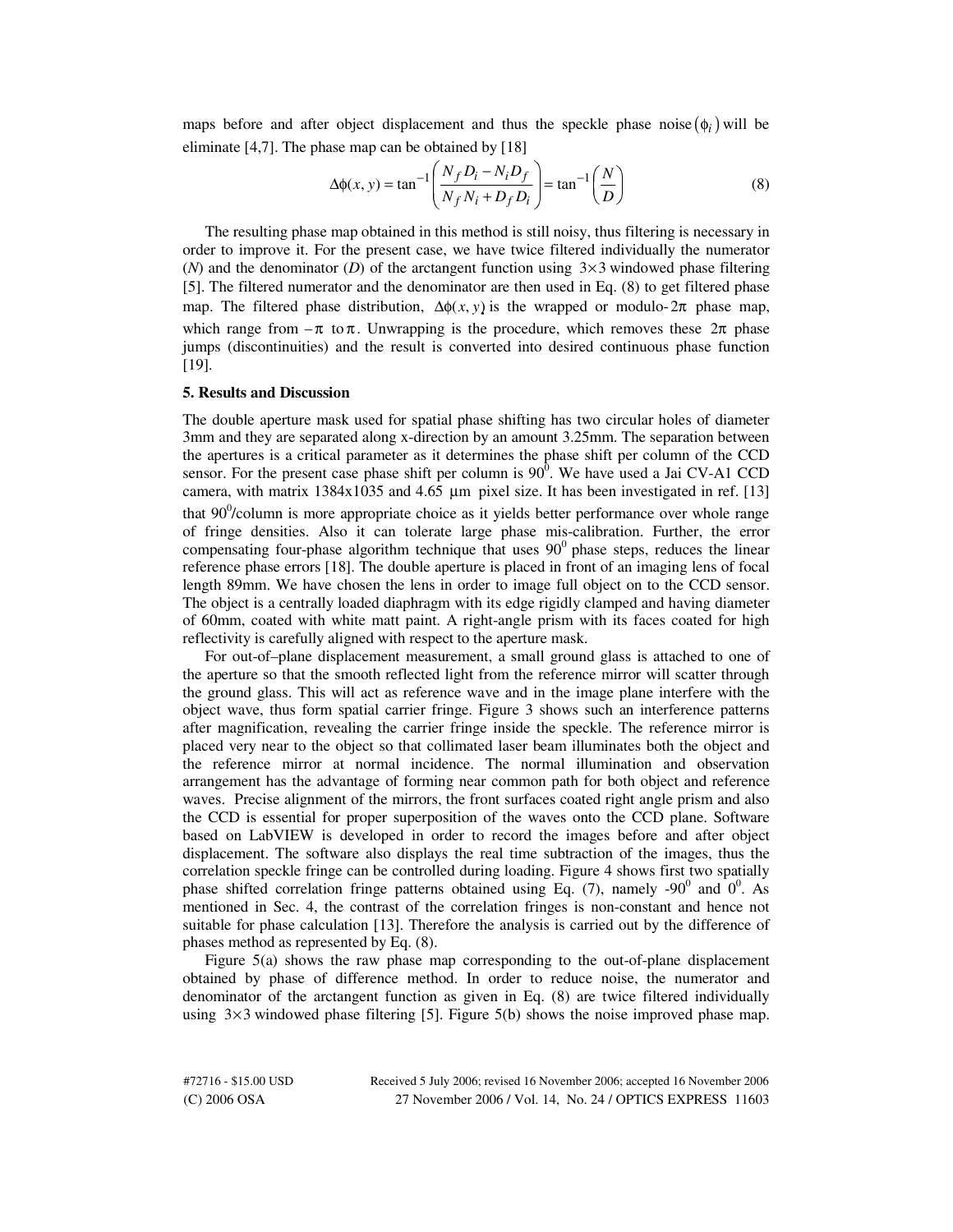Unwrapped 2D and 3D plots of the phase map after converting to out-of-plane displacement are shown in Fig. 5(c) and (d), respectively.



Fig. 3. Magnified portion of the speckle pattern with double aperture arrangement revealing the spatial carrier fringe



Fig. 4. Speckle correlation fringes with spatial phase shift: (a) -90 $^{\circ}$  and (b)  $0^{\circ}$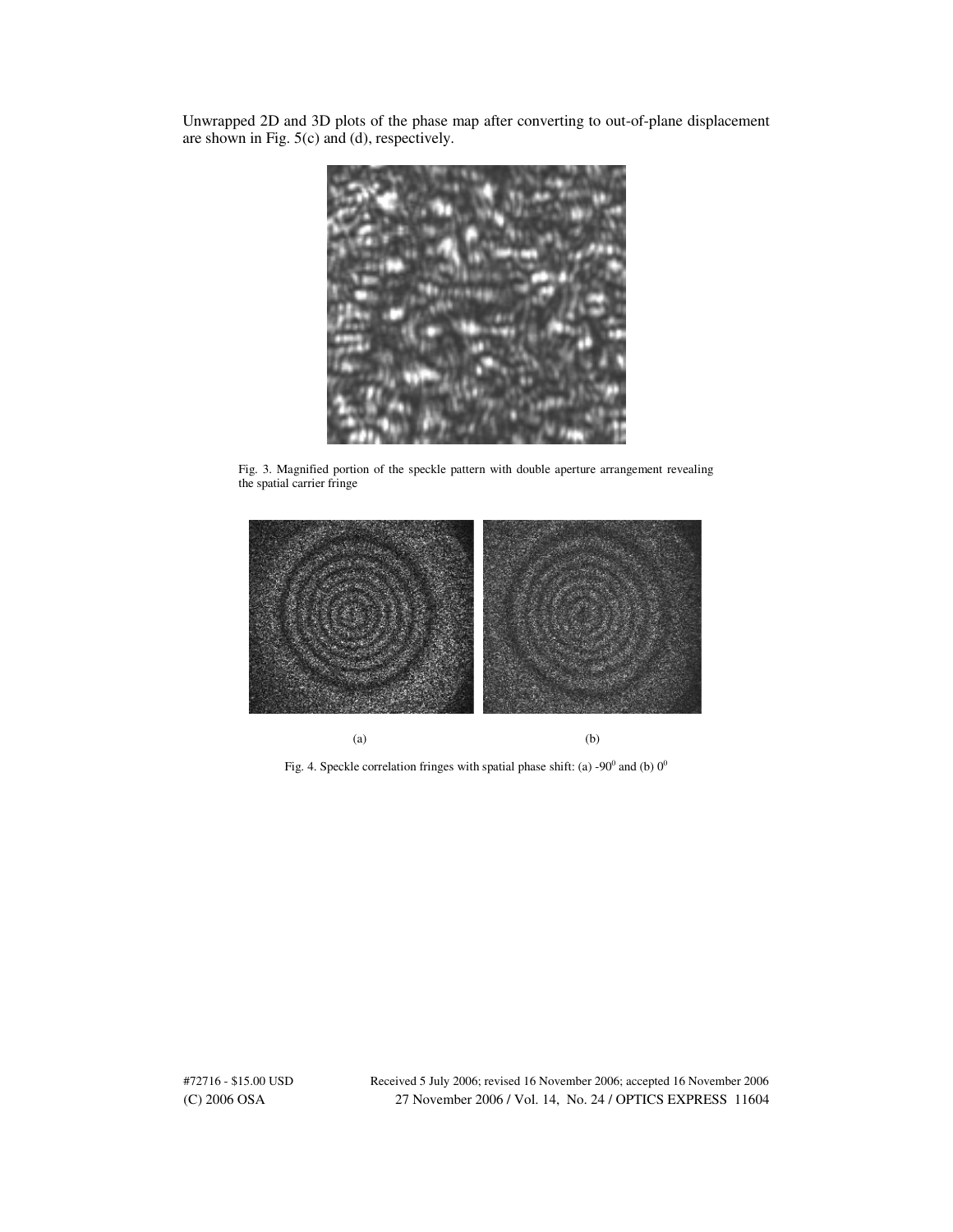



Fig. 5. Out-of-plane displacement measurement: (a) raw and (b) filtered phase maps, (c) unwrapped 2D and (d) 3D plots

For slope measurement, the mirrors in the set-up (Fig. 2) are aligned to superpose both the object waves with identical magnification at the CCD plane. Shear can be introduced by tilting one of the mirrors in the set-up. The sheared waves enter the apertures independently and interfere at the CCD plane to form spatial carrier fringe. For the present experiments the object plane shear is 4 mm along *x*-direction. Similar processing has been done here in order to get noise improved phase map. Figure 6(a)-(b) show the raw and noise-improved phase maps, respectively, corresponding to the first order displacement derivative or slope. Unwrapped 2D and 3D plots of the phase map after converting to slope are shown in Fig. 6(c) and (d), respectively.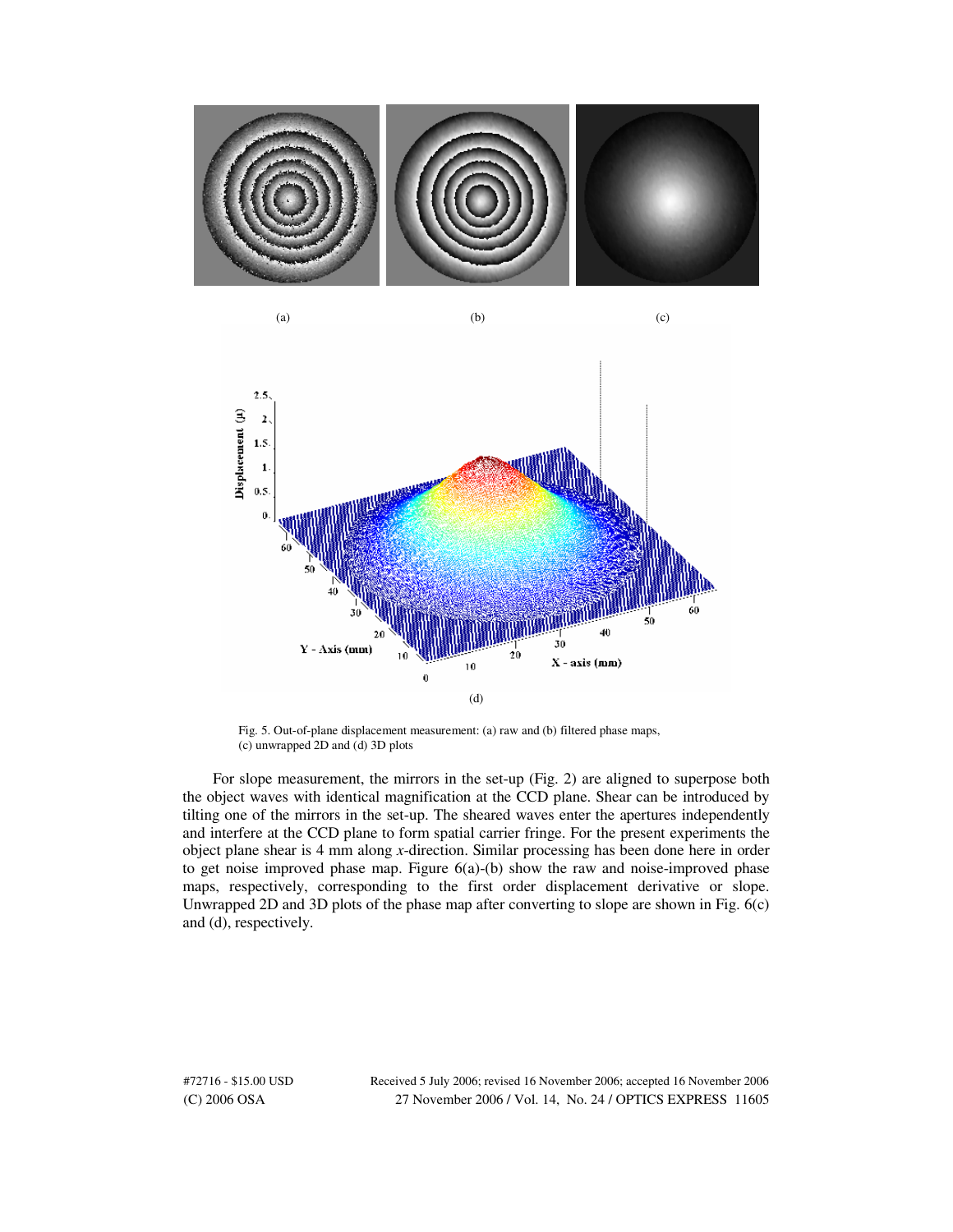



Fig. 6. Slope measurement: (a) raw and (b) filtered phase maps, (c) unwrapped 2D and (d) 3D plots

# **6. Conclusion**

We have presented quantitative analysis of out-of-plane displacement and slope using spatial phase shifting technique with double aperture DSPI and DS arrangements. The advantage of technique is that speckle phase can be measured from a single frame. This has an advantage when the deformation is varying continuously. Further, the proposed spatial phase shifting technique is simple and cost effective as it requires only a double aperture mask in front of the imaging lens instead of a conventional PZT driven phase shifting unit. The limitation of the method is that the spatial carrier frequency is fixed by the optical geometry and the double aperture mask needs to be redesigned every time the geometry is changed to accommodate different sizes of objects. Also it requires a large (comparable to the object under test) beamsplitter in order to illuminate the object. But with the use of slightly diverging beam, the beam-splitter size can be reduced. We have tested 60 mm diameter object with our setup. The arrangement is well suited for small size objects such as MEMS.